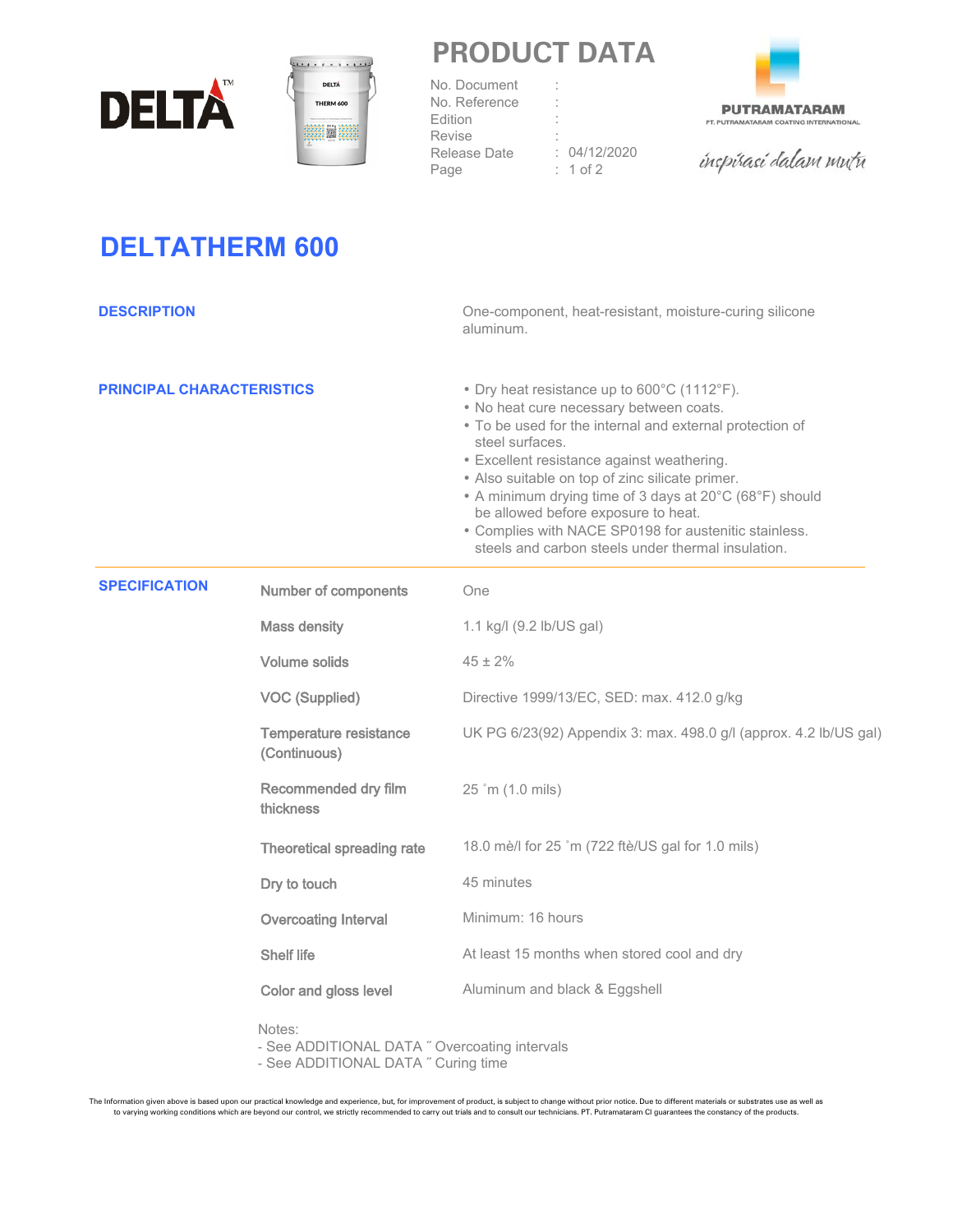



## **PRODUCT DATA**

RI

No. Document No. Reference Edition Revise Release Date Page



inspirasi dalam mutu

# DELTATHERM 600

| <b>RECOMMENDED</b><br><b>SUBSTRATE</b><br><b>CONDITIONS</b><br><b>AND</b><br><b>TEMPERATURES</b> | <b>Substrate conditions</b>                         | • Steel; blast cleaned to ISO Sa 21/2 or SSPC-SP-10, blasting<br>profile $25 - 50 \mu m (1.0 - 2.0 \text{ miles})$<br>· Suitable coating (zinc silicate primer) must be dry, free from<br>any contamination and zinc salts<br>• Stainless steel; degreased and sweep blast (SSPC SP-16)<br>cleaned to roughness of $40 - 70$ µm (1.5 - 2.8 mils) with<br>nonferrous abrasive<br>Note: The maximum continuous dry heat temperature when<br>power tool treated surface (ISO-St3) is 400cC |
|--------------------------------------------------------------------------------------------------|-----------------------------------------------------|-----------------------------------------------------------------------------------------------------------------------------------------------------------------------------------------------------------------------------------------------------------------------------------------------------------------------------------------------------------------------------------------------------------------------------------------------------------------------------------------|
|                                                                                                  | Substrate temperature and<br>application conditions | Substrate temperature during application should be at least<br>3°C (5°F) above dew point                                                                                                                                                                                                                                                                                                                                                                                                |
| <b>SYSTEM</b><br><b>SPECIFICATIO</b><br>N                                                        |                                                     | • Suitable Primers : PPG Ethyl Silicate Zinc Primers<br>• Do not use HI-TEMP 1027 or 222G as primer<br>• Direct to stainless steel with suitable surface treatment                                                                                                                                                                                                                                                                                                                      |
| <b>INSTRUCTION</b><br><b>S FOR USE</b>                                                           |                                                     | • Power agitate to uniform consistency<br>• Application with airless equipment is possible, but be<br>careful not to apply more than specified thickness<br>• When applying more than one coat, it is recommended<br>that the total dry film thickness of SIGMATHERM 540<br>does not exceed 80 µm (3.1 mils)                                                                                                                                                                            |
|                                                                                                  | Air spray                                           |                                                                                                                                                                                                                                                                                                                                                                                                                                                                                         |
|                                                                                                  | <b>Recommended thinner</b>                          | No thinner should be added                                                                                                                                                                                                                                                                                                                                                                                                                                                              |
|                                                                                                  | Nozzle orifice                                      | $1.5 - 2.0$ mm (approx. $0.060 - 0.079$ in)                                                                                                                                                                                                                                                                                                                                                                                                                                             |
|                                                                                                  | Nozzle pressure                                     | 0.3 - 0.4 MPa (approx. 3 - 4 bar; 44 - 58 p.s.i.)                                                                                                                                                                                                                                                                                                                                                                                                                                       |

The Information given above is based upon our practical knowledge and experience, but, for improvement of product, is subject to change without prior notice. Due to different materials or substrates use as well as<br>to varyi